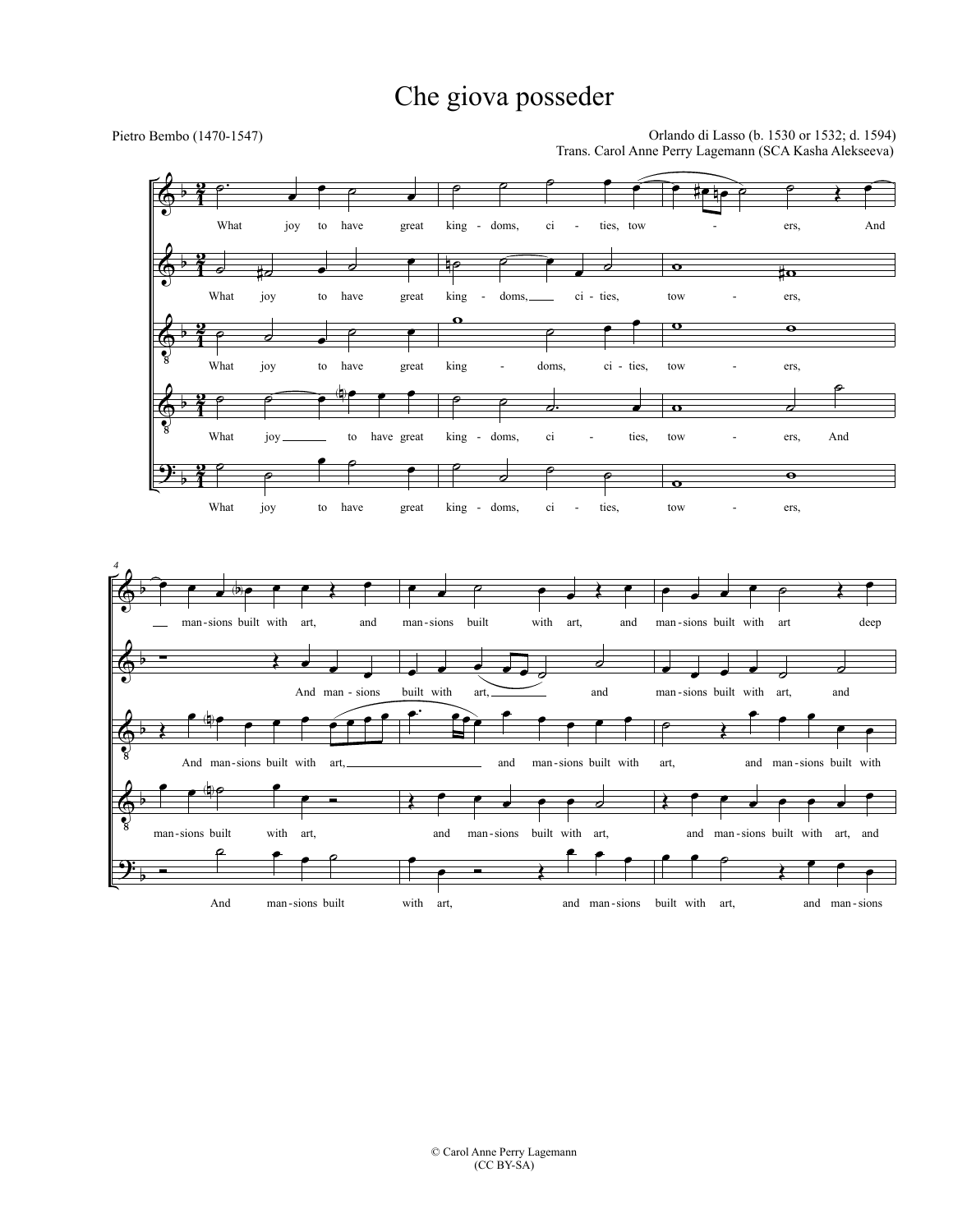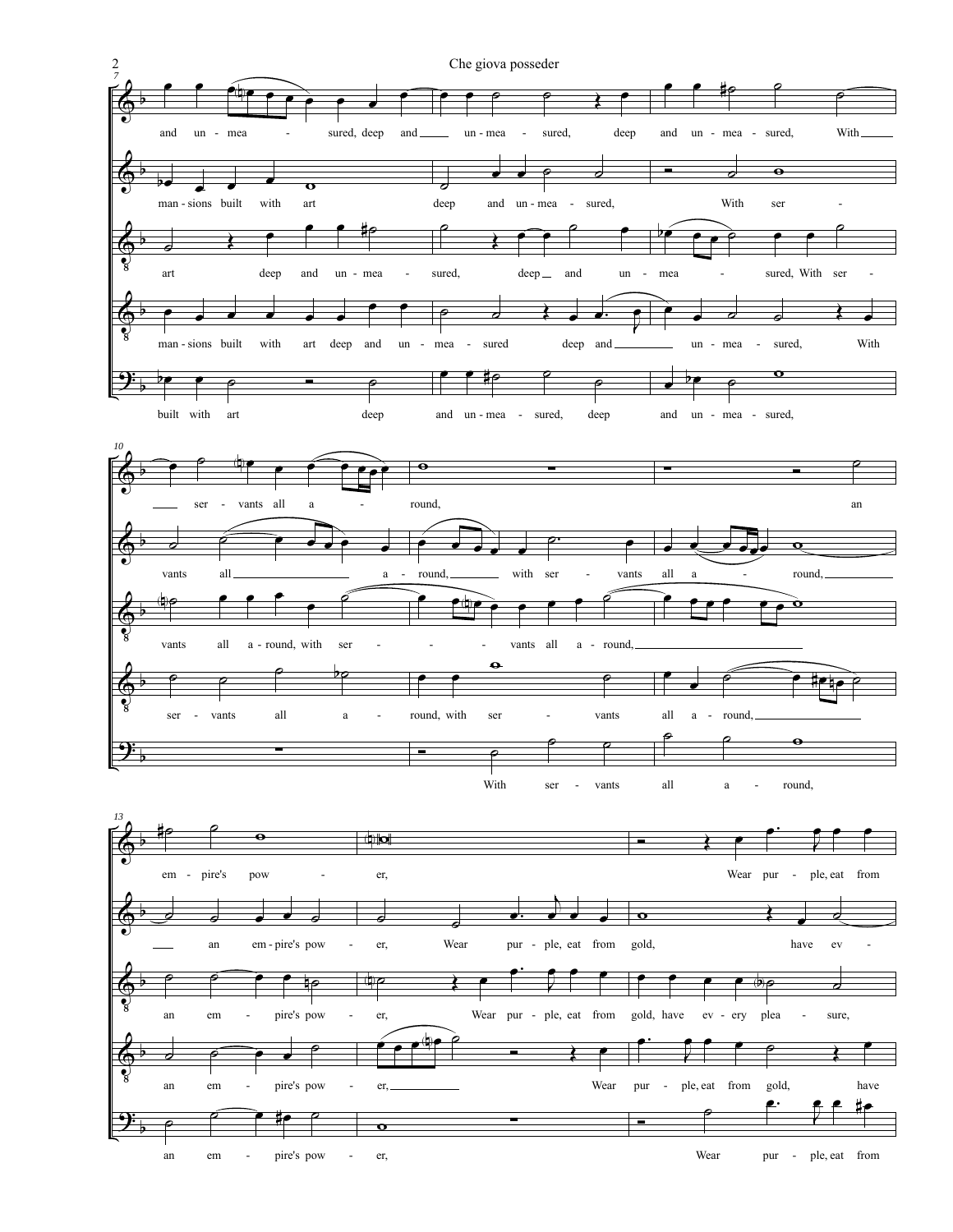

 $\rm{Fi}$ it, nal - ly reach  $\sim$